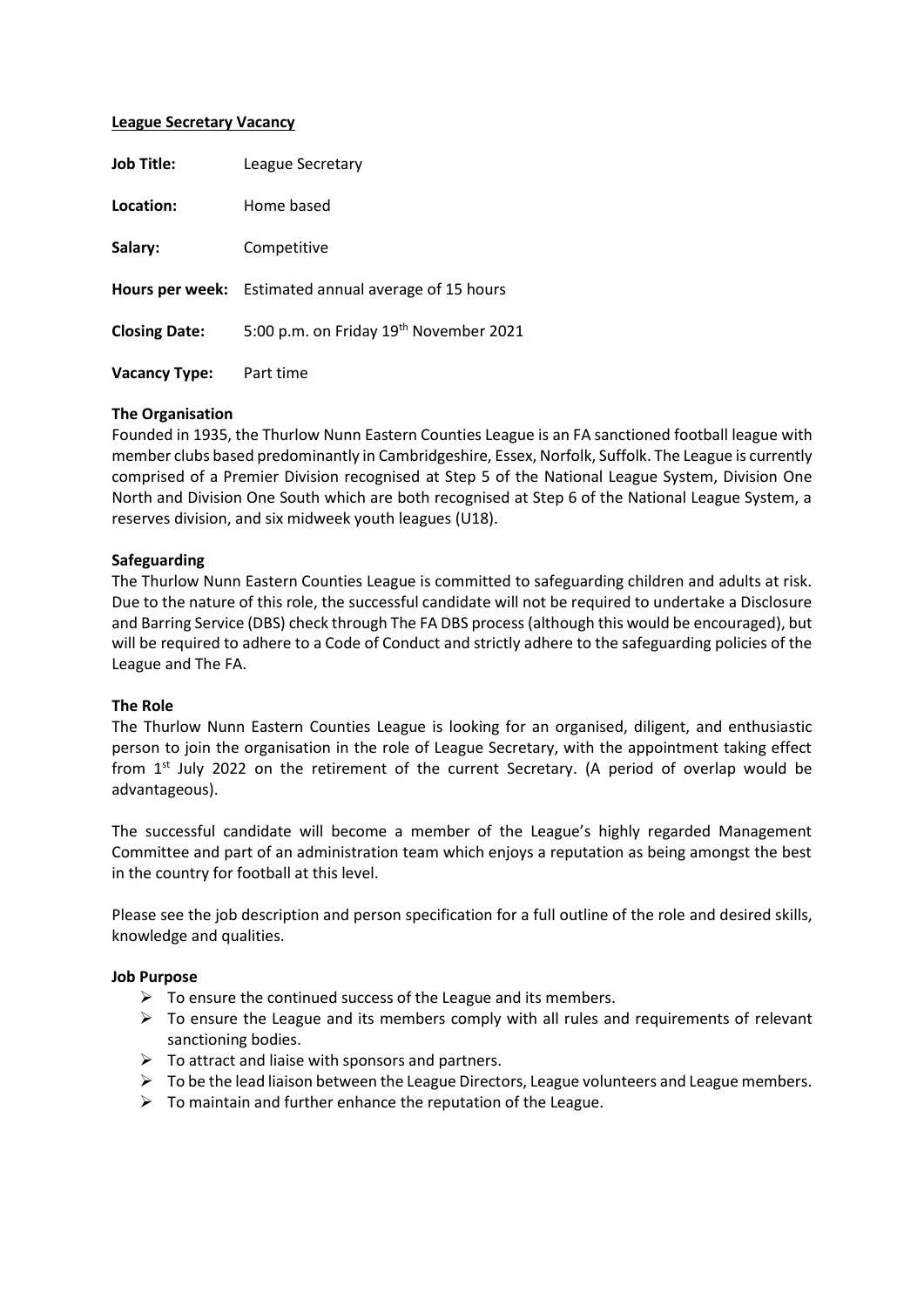## **What we can offer**

- ➢ An opportunity to make a positive impact to local football inside and outside of the National League System.
- $\triangleright$  Exposure to all aspects of the grassroots game, including to committees and colleagues at The FA.
- $\triangleright$  Access to networking and personal development opportunities.

## **Equality and diversity**

The Thurlow Nunn Eastern Counties League promotes inclusion and diversity and welcomes applications from everyone. If you have any requirements in relation to the recruitment or interview process, please include details on the application form.

# **The application and selection process**

Provide a copy of your CV, a covering letter detailing your suitability to the role (maximum two A4 pages), and Equality and Diversity Monitoring Form marked 'Private & Confidential – League Secretary application' to Peter Hutchings [chairman@thurlownunnleague.co.uk](mailto:chairman@thurlownunnleague.co.uk) by 5:00 p.m. on Friday 19th November 2021.

- $\triangleright$  Applications received after deadline will only be considered in exceptional circumstances e.g. where proof of posting indicates undue delay through no fault of the applicant.
- $\triangleright$  Receipt of applications will not be acknowledged.
- $\triangleright$  Shortlisted applicants will be contacted by Friday 26<sup>th</sup> November 2021 to arrange a mutually convenient interview time.
- > Interviews will be held during the week commencing 29<sup>th</sup> November 2021.
- ➢ If required, second interviews may be held in order to determine the most suitable candidate for the role.

## **Contact**

If you have any questions about the role, please contact Peter Hutchings on 07803 863303 for an informal discussion.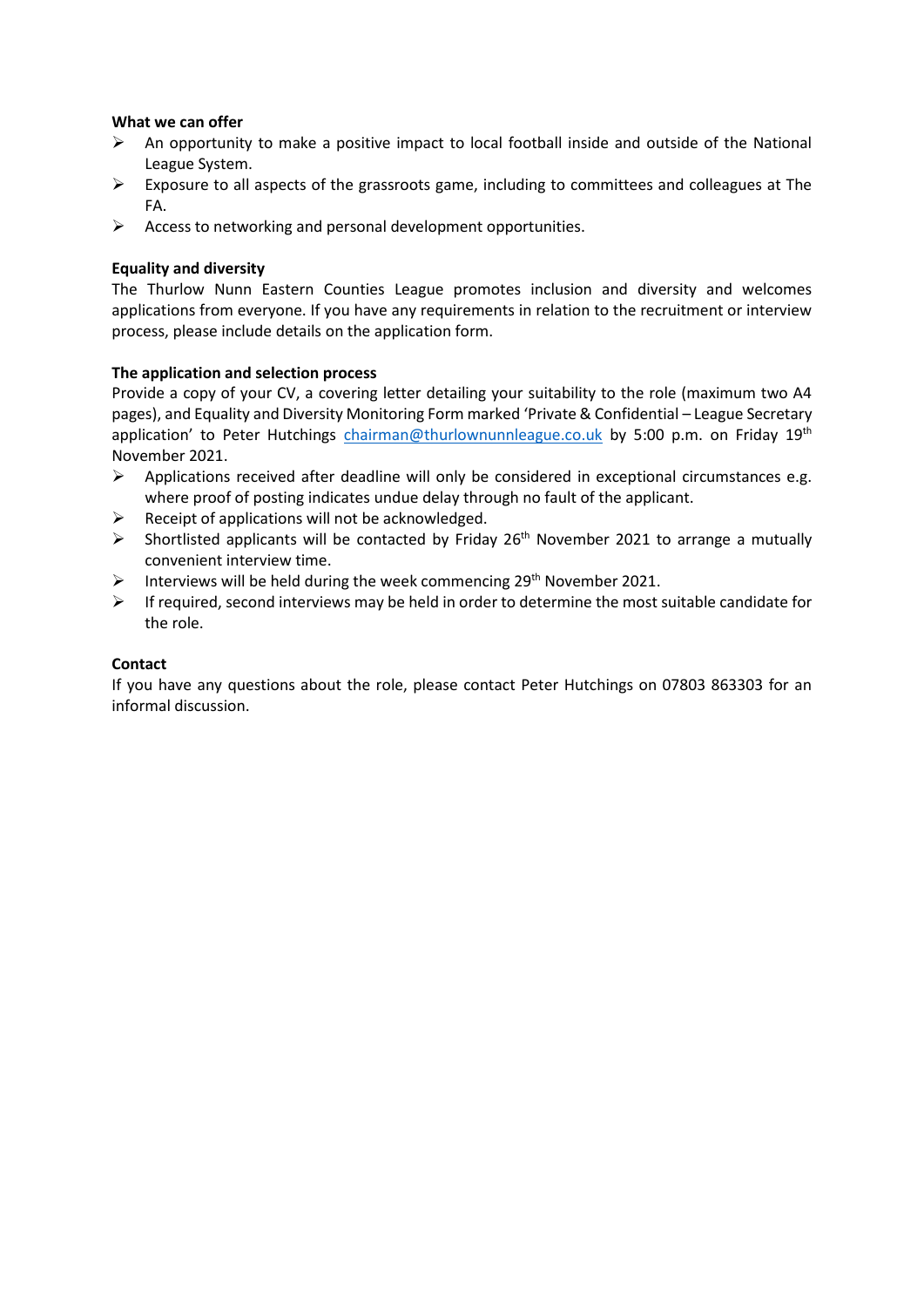# **Job Description and Person Specification**

| Job title  | League Secretary                |
|------------|---------------------------------|
| Reports to | Chair of the Board of Directors |

#### **Job Purpose**

• To ensure the continued success of the League and its members.

- To ensure the League and its members comply with all rules and requirements of relevant sanctioning bodies.
- To attract and liaise with sponsors and partners.
- To be the lead liaison between the League Directors, League volunteers and League members.
- To maintain and further enhance the reputation of the League.

| Location             | Home based but with frequent travel to meetings with stakeholders and member clubs |
|----------------------|------------------------------------------------------------------------------------|
| <b>Working hours</b> | Estimated annual average of 15 hours per week                                      |
| <b>Contract type</b> | Employed                                                                           |

#### **Responsibilities**

- Act as the Company Secretary with regards to official matters of corporate governance.
- Act as the first point of competition contact with the Football Association and the County Football Associations.
- Carry out all the administration of the Company which is not assigned to other officers.
- Act as custodian of the rules of the various league competitions and ensure the rules are applied appropriately and consistently.
- Arrange for the sanctioning of the competitions.
- Arrange all meetings and maintain all records thereof, e.g. agendas, minutes etc.
- Inform relevant parties of all decisions made by the Board and the Management Committee.
- Organise arrangements with external suppliers, e.g. insurance, match balls, trophies etc.
- Organise ad hoc events and arrangements as required.
- Arrange for trophies for presentations and provide legal documentation for safeguarding.
- Maintain records pertaining to monthly awards.